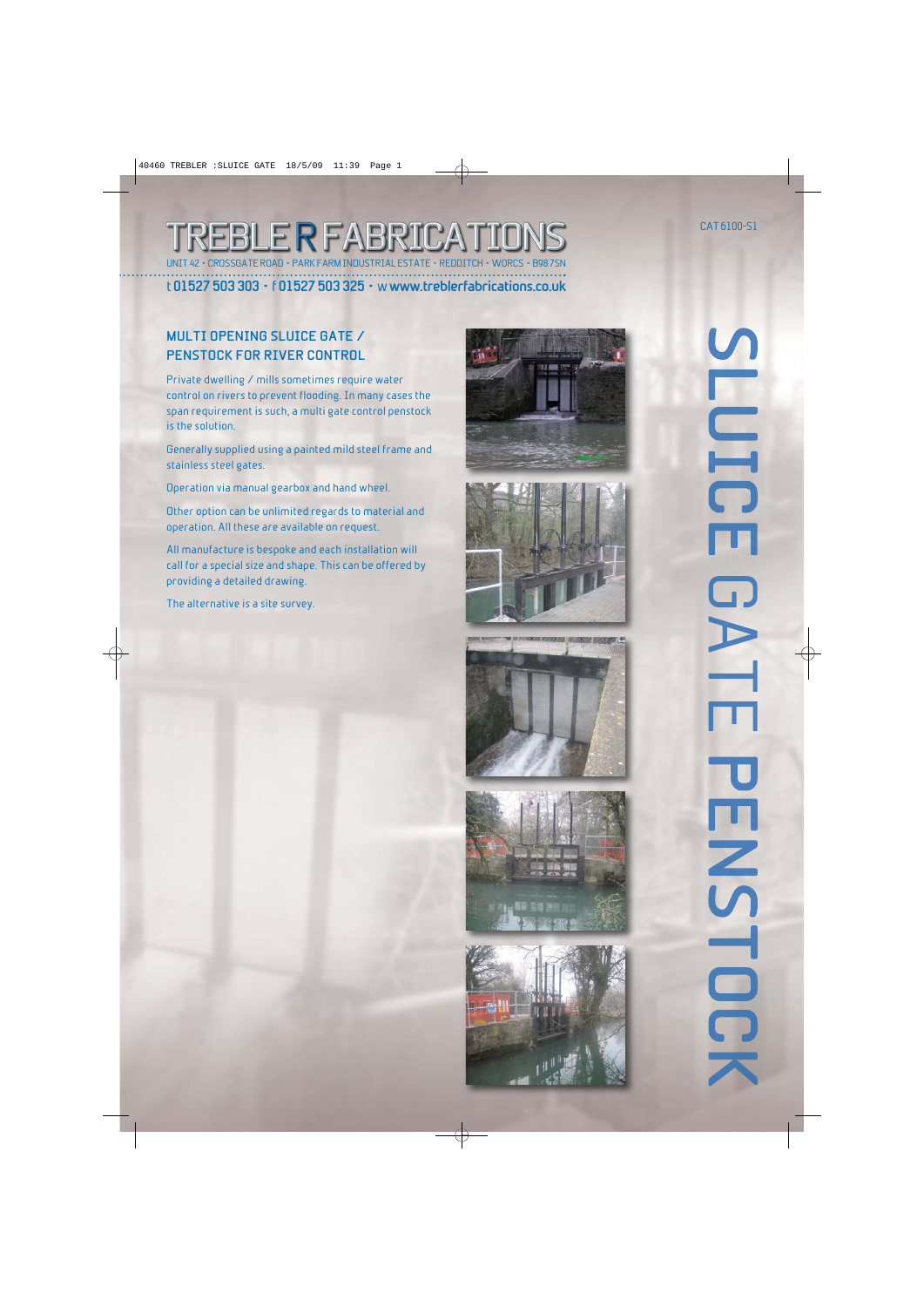### **Multi Opening Sluice Gate / Penstock for River Control**

| <b>Options</b>     |                                 |
|--------------------|---------------------------------|
| Head               | Larger heads available          |
| Mounting:          | Side wall mounted in channel    |
| <b>Stem Types:</b> | Rising and non-rising           |
| Size Range:        | Any size from 1000mm to 3000mm  |
|                    | in square or rectangular format |

### **Applicable Standards**

BS 7775: 1995, Specification for general purpose penstocks

### **Construction Materials**

| <b>FEM</b> | <b>DESCRIPTION MATERIAL</b> |                                                                                                    |
|------------|-----------------------------|----------------------------------------------------------------------------------------------------|
|            | Frame                       | Mild Steel, BS 4360 Gr 43A                                                                         |
|            |                             | Stainless Steel, BS 970 Gr 304                                                                     |
|            |                             | Stainless Steel, BS 970 Gr 316                                                                     |
| 2          | Door                        | Mild Steel, BS 4360 Gr 43A                                                                         |
|            |                             | Stainless Steel, BS 970 Gr 304                                                                     |
|            |                             | Stainless Steel, BS 970 Gr 316                                                                     |
| 3          | Side Seals                  | Low Friction Polyolefin                                                                            |
| 4          | <b>Invert Seal</b>          | Neoprene                                                                                           |
| 5          | <b>Stem</b>                 | Stainless Steel, BS 970 Gr 303<br>Stainless Steel, BS 970 Gr 304<br>Stainless Steel, BS 970 Gr 316 |
| 6          | Fasteners                   | Stainless Steel, BS 6105, Gr A4                                                                    |
|            |                             |                                                                                                    |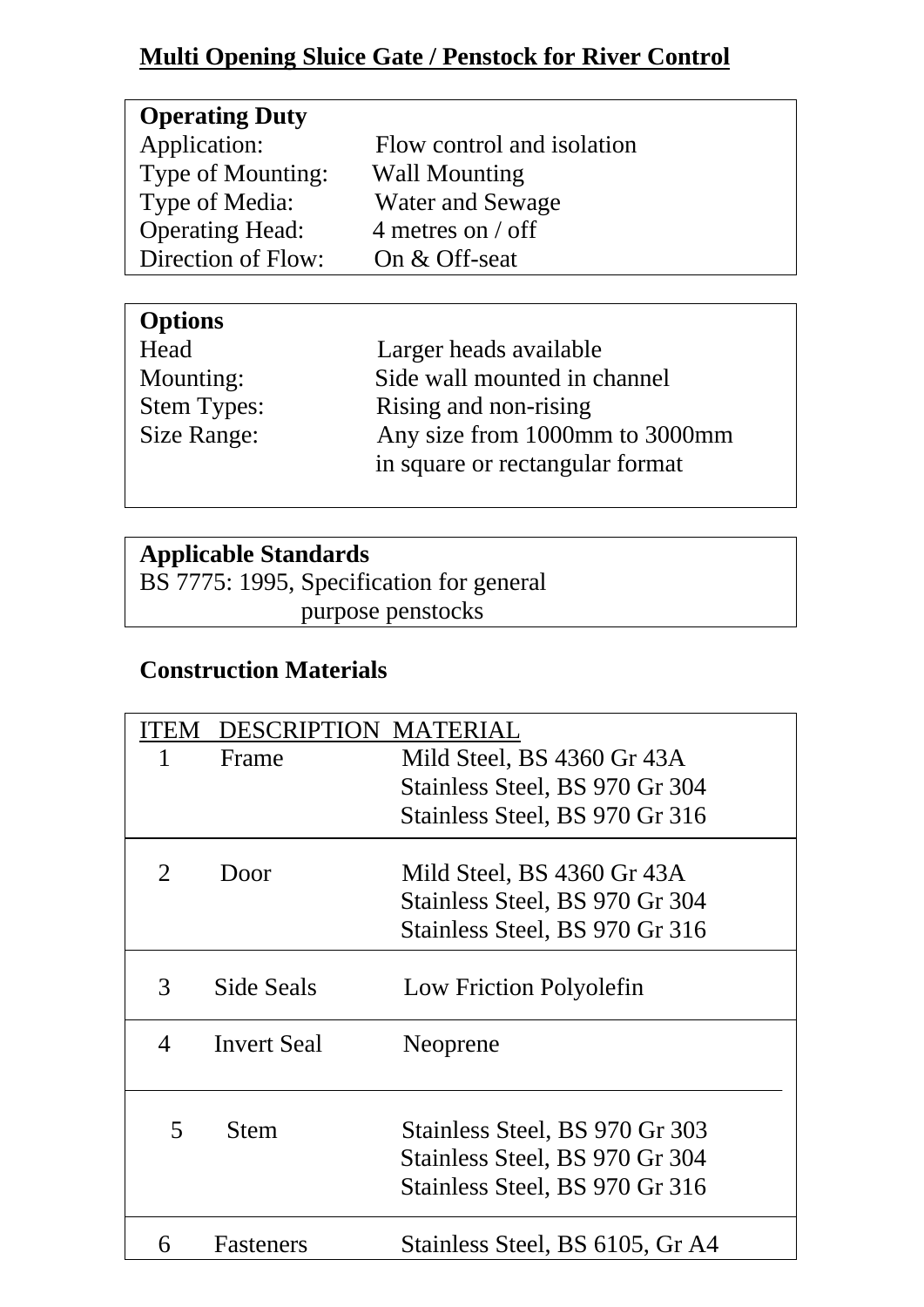#### **MULTI OPENING SLUICE GATE / PENSTOCK FOR RIVER CONTROL**



**Typical Drawing of Special Wall Mounting Penstock to control river flow over a span of 3304 mm**